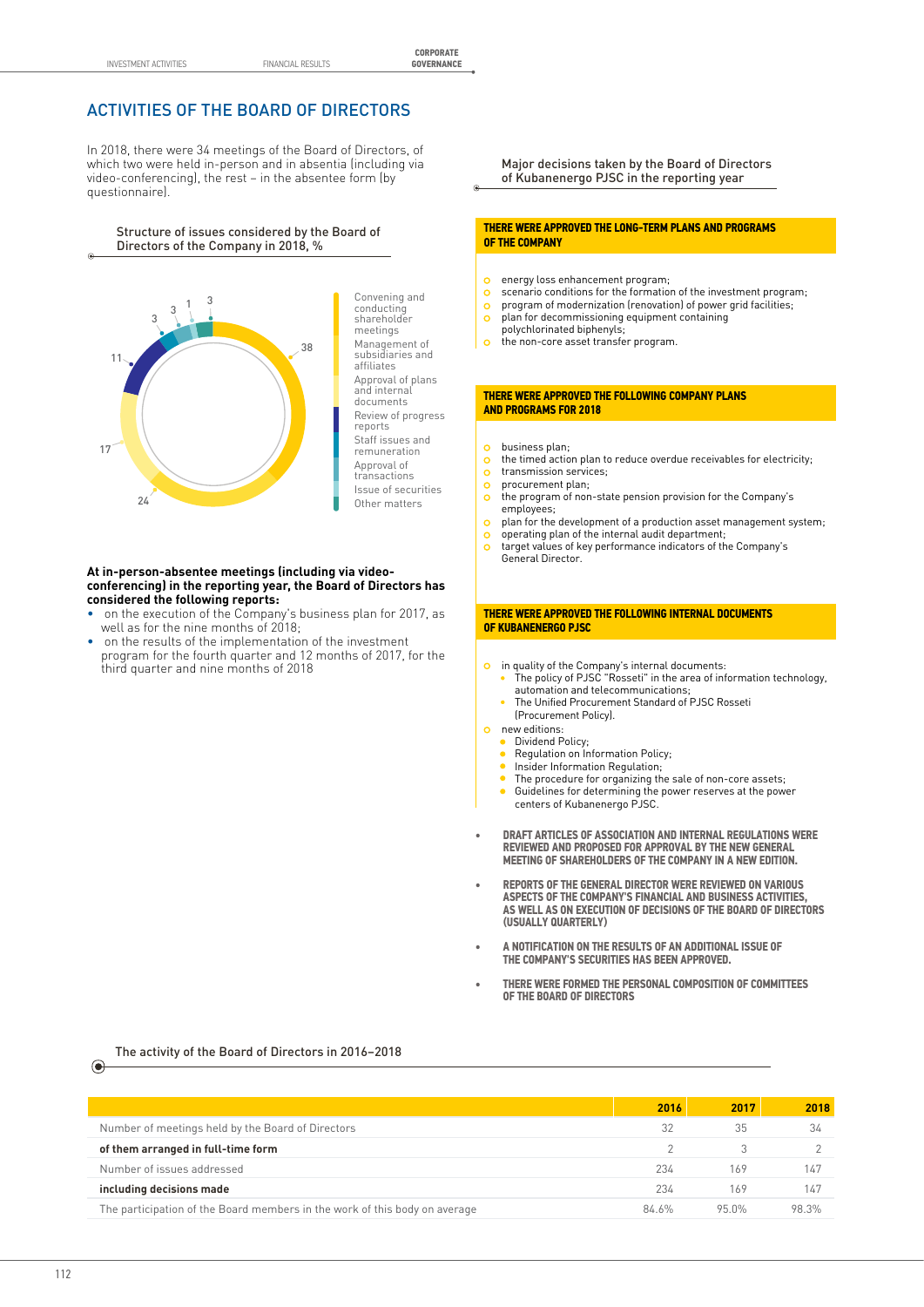$\odot$ 

## Participation of members of the Board of Directors of Kubanenergo PJSC in the meetings of the Board of Directors in 2018

| DATE OF MEETING OF THE<br><b>BOARD MEMBERS</b><br><b>BOARD OF DIRECTORS/</b>     | <b>NUMBER OF ITEMS</b><br><b>ON THE AGENDA</b> | (THE CHAIRMAN)<br><b>FADEEV A.N.</b>         | BALAEVA S.A.                                                                      | EFIMOV A.L.                        | <b>VARVARIN A.V.</b>             | ų<br>GAVRILOV                       | <b>GRITSENKOVF.</b>              | <b>MEDVEDEV M.V.</b>             | <b>OSIPOVA E.N.</b>              | <b>TYURKIN K.V.</b>              | <b>KHOKHOLKOVA K.V.</b>          | <b>SHAGINA I.A.</b>              | THE CHAIRMAN)<br><b>SERGEEVA O.A.</b>            | <b>SELIVANOVA L.V.</b>                               | <b>TYUKANKO A.S.</b>             | THE NUMBER OF MEMBERS<br>OF THE BOARD OF DIRECTORS<br>WHO TOOK PART IN THE MEETING |    |
|----------------------------------------------------------------------------------|------------------------------------------------|----------------------------------------------|-----------------------------------------------------------------------------------|------------------------------------|----------------------------------|-------------------------------------|----------------------------------|----------------------------------|----------------------------------|----------------------------------|----------------------------------|----------------------------------|--------------------------------------------------|------------------------------------------------------|----------------------------------|------------------------------------------------------------------------------------|----|
|                                                                                  |                                                |                                              |                                                                                   |                                    |                                  |                                     |                                  |                                  |                                  |                                  |                                  |                                  |                                                  |                                                      |                                  |                                                                                    |    |
| 23.01.2018                                                                       | $\mathbf{1}$                                   | $^{\mathrm{+}}$                              | $\, +$                                                                            | $\begin{array}{c} + \end{array}$   | $\ddot{}$                        | $\begin{array}{c} + \end{array}$    | $\! +$                           | $^{\mathrm{+}}$                  | $\begin{array}{c} + \end{array}$ | $^+$                             | $\begin{array}{c} + \end{array}$ | $\ddot{}$                        |                                                  |                                                      |                                  | 11                                                                                 |    |
| 31.01.2018                                                                       | 1                                              | $^{\mathrm{+}}$                              | $\! + \!$                                                                         | $\ddot{}$                          | $\ddot{}$                        | $\qquad \qquad +$                   | $\begin{array}{c} + \end{array}$ | $\begin{array}{c} + \end{array}$ | $\ddot{}$                        | $\ddot{}$                        | $\qquad \qquad +$                | $\ddot{}$                        |                                                  |                                                      |                                  | 11                                                                                 |    |
| 07.02.2018                                                                       | 6                                              | $\ddot{}$                                    | $\ddot{}$                                                                         | $\ddot{}$                          | $\ddot{}$                        | $\ddot{}$                           | $\ddot{}$                        | $\begin{array}{c} + \end{array}$ | $\ddot{}$                        | $\ddot{}$                        | $\ddot{}$                        | $\ddot{}$                        |                                                  |                                                      |                                  | 11                                                                                 |    |
| 09.02.2018                                                                       | 1                                              | $\begin{array}{c} + \end{array}$             | $\begin{array}{c} + \end{array}$                                                  | $\begin{array}{c} + \end{array}$   | $\begin{array}{c} + \end{array}$ | $\ddot{}$                           | $\begin{array}{c} + \end{array}$ | $\begin{array}{c} + \end{array}$ | $\ddot{}$                        | $\begin{array}{c} + \end{array}$ | $\begin{array}{c} + \end{array}$ | $\begin{array}{c} + \end{array}$ |                                                  | Meeting of Shareholders of the Company on 25.05.2018 |                                  | 11                                                                                 |    |
| 22.02.2018                                                                       | 4                                              | $\begin{array}{c} + \end{array}$             | $\begin{array}{c} + \end{array}$                                                  | $\ddot{}$                          | $\begin{array}{c} + \end{array}$ | $\ddot{}$                           | $\begin{array}{c} + \end{array}$ | $\begin{array}{c} + \end{array}$ | $\ddot{}$                        | $\begin{array}{c} + \end{array}$ | $\ddot{}$                        | $\begin{array}{c} + \end{array}$ |                                                  |                                                      |                                  | 11                                                                                 |    |
| 22.02.2018                                                                       | $\mathbf{1}$                                   | $\ddot{}$                                    | $\begin{array}{c} + \end{array}$                                                  | $\ddot{}$                          | $\ddot{}$                        | $\ddot{}$                           | $\begin{array}{c} + \end{array}$ | $\begin{array}{c} + \end{array}$ | $\ddot{}$                        | $\begin{array}{c} + \end{array}$ | $\ddot{}$                        | $\qquad \qquad +$                | The persons, first elected at the Annual General |                                                      |                                  | 11                                                                                 |    |
| 22.02.2018                                                                       | 1                                              | $\ddot{}$                                    | $\begin{array}{c} + \end{array}$                                                  | $\ddot{}$                          | $\ddot{}$                        | $\ddot{}$                           | $\begin{array}{c} + \end{array}$ | $\ddot{}$                        | $\ddot{}$                        | $\begin{array}{c} + \end{array}$ | $\ddot{}$                        | $\qquad \qquad +$                |                                                  | to the Board of Directors                            |                                  | 11                                                                                 |    |
| 26.02.2018                                                                       | 4                                              | $\ddot{}$                                    | $\begin{array}{c} + \end{array}$                                                  | $\ddot{}$                          | $\ddot{}$                        | $^{+}$                              | $^{+}$                           | $\begin{array}{c} + \end{array}$ | $\ddot{}$                        | $\begin{array}{c} + \end{array}$ | $\begin{array}{c} + \end{array}$ | $\! + \!$                        |                                                  |                                                      |                                  | 11                                                                                 |    |
| 06.03.2018                                                                       | $\overline{c}$                                 | $\begin{array}{c} + \end{array}$             | $\ddot{}$                                                                         | $\ddot{}$                          | $\ddot{}$                        | $\ddot{}$                           | $\qquad \qquad +$                | $\ddot{}$                        | $\ddot{}$                        | $\ddot{}$                        | $\ddot{}$                        | $\qquad \qquad +$                |                                                  |                                                      |                                  | 11                                                                                 |    |
| 30.03.2018                                                                       | 4                                              | $\ddot{}$                                    | $\ddot{}$                                                                         | $^{+}$                             | $\ddot{}$                        | $\ddot{}$                           | $\ddot{}$                        | $\begin{array}{c} + \end{array}$ | $\ddot{\phantom{1}}$             | $\ddot{}$                        | $\ddot{}$                        | $\! + \!$                        |                                                  |                                                      |                                  | 11                                                                                 |    |
| 19.04.2018                                                                       | 23                                             | $\begin{array}{c} + \end{array}$             |                                                                                   | $\ddot{}$                          | $\begin{array}{c} + \end{array}$ | $\ddot{}$                           | $\qquad \qquad +$                | $\ddot{}$                        | $\ddot{}$                        | $\ddot{}$                        | $\qquad \qquad +$                | $\qquad \qquad +$                |                                                  |                                                      |                                  | $10\,$                                                                             |    |
| 20.04.2018                                                                       | $\mathbf{1}$                                   | $\ddot{}$                                    | $\ddot{}$                                                                         | $\ddot{}$                          | $\ddot{}$                        | $\ddot{}$                           | $\ddot{}$                        | $\ddot{}$                        | $\ddot{}$                        | $\ddot{}$                        | $^{+}$                           | $\qquad \qquad +$                |                                                  |                                                      |                                  | 11                                                                                 |    |
| 11.05.2018                                                                       | $\overline{c}$                                 | $^{+}$                                       | $\begin{array}{c} + \end{array}$                                                  | $\ddot{}$                          | $^{+}$                           | $^{+}$                              | $\ddot{}$                        | $\ddot{}$                        | $\ddot{}$                        | $\begin{array}{c} + \end{array}$ | $\ddot{}$                        | $\begin{array}{c} + \end{array}$ |                                                  |                                                      |                                  | 11                                                                                 |    |
| 14.05.2018                                                                       | $\overline{c}$                                 | $\ddot{}$                                    | $\begin{array}{c} + \end{array}$                                                  | $\begin{array}{c} + \end{array}$   | $\ddot{}$                        | $\ddot{}$                           | $\ddot{}$                        | $\ddot{}$                        | $\ddot{}$                        | $\begin{array}{c} + \end{array}$ | $\begin{array}{c} + \end{array}$ | $\begin{array}{c} + \end{array}$ |                                                  |                                                      |                                  | 11                                                                                 |    |
| 18.05.2018                                                                       | 11                                             | $\begin{array}{c} + \end{array}$             | $\begin{array}{c} + \end{array}$                                                  | $\begin{array}{c} + \end{array}$   | $\begin{array}{c} + \end{array}$ | $\ddot{}$                           | $\ddot{}$                        | $\begin{array}{c} + \end{array}$ | $\begin{array}{c} + \end{array}$ | $\begin{array}{c} + \end{array}$ | $\begin{array}{c} + \end{array}$ | $^{\mathrm{+}}$                  |                                                  |                                                      |                                  | 11                                                                                 |    |
| 21.05.2018                                                                       | 3                                              | $\begin{array}{c} + \end{array}$             | $\begin{array}{c} + \end{array}$                                                  | $\ddot{}$                          | $^{+}$                           | $^{+}$                              | $\ddot{}$                        | $^{+}$                           | $\ddot{}$                        | $\begin{array}{c} + \end{array}$ | $\ddot{}$                        | $\ddot{}$                        |                                                  |                                                      |                                  | 11                                                                                 |    |
| 24.05.2018                                                                       | 6                                              | $\begin{array}{c} + \end{array}$             | $\begin{array}{c} + \end{array}$                                                  | $^{+}$                             | $^{+}$                           | $\ddot{}$                           | $\ddot{}$                        | $^{+}$                           | $\ddot{}$                        | $\begin{array}{c} + \end{array}$ | $\ddot{}$                        | $\ddot{}$                        |                                                  |                                                      |                                  | 11                                                                                 |    |
| 15.06.2018                                                                       | $\sqrt{2}$                                     |                                              |                                                                                   |                                    | $\ddot{}$                        | $\ddot{}$                           | $\ddot{}$                        | $\begin{array}{c} + \end{array}$ | $\ddot{}$                        | $\ddot{}$                        | $\ddot{}$                        | $\ddot{}$                        | $\ddot{}$                                        | $^{\mathrm{+}}$                                      | $\ddot{}$                        | 11                                                                                 |    |
| 28.06.2018                                                                       | 5                                              |                                              |                                                                                   |                                    | $\ddot{}$                        | $\ddot{}$                           | $\begin{array}{c} + \end{array}$ | $\begin{array}{c} + \end{array}$ | $\ddot{\phantom{1}}$             | $\ddot{}$                        | $\ddot{}$                        | $^{+}$                           | $\! + \!\!\!\!$                                  |                                                      | $\ddot{}$                        | $10$                                                                               |    |
| 30.07.2018                                                                       | 5                                              |                                              |                                                                                   |                                    | $\ddot{}$                        | $\ddot{}$                           | $\qquad \qquad +$                | $\qquad \qquad +$                | $\ddot{}$                        | $\ddot{}$                        | $\ddot{}$                        | $\ddot{}$                        | $\ddot{}$                                        | $\begin{array}{c} + \end{array}$                     | $\ddot{}$                        | 11                                                                                 |    |
| 30.07.2018                                                                       | 3                                              |                                              |                                                                                   |                                    | $\ddot{}$                        | $\ddot{}$                           | $\ddot{}$                        | $\begin{array}{c} + \end{array}$ | $\ddot{}$                        | $\ddot{}$                        | $\begin{array}{c} + \end{array}$ | $\begin{array}{c} + \end{array}$ | $\! + \!\!\!\!$                                  | $\begin{array}{c} + \end{array}$                     | $\begin{array}{c} + \end{array}$ | 11                                                                                 |    |
| 15.08.2018                                                                       | $\overline{c}$                                 |                                              | ompany on 25.05.2018                                                              |                                    | $\begin{array}{c} + \end{array}$ | $\ddot{}$                           | $\ddot{}$                        | $\begin{array}{c} + \end{array}$ | $\ddot{}$                        | $\ddot{}$                        | $\qquad \qquad +$                | $\ddot{}$                        | $\begin{array}{c} + \end{array}$                 | $\! +$                                               | $\ddot{}$                        | 11                                                                                 |    |
| 21.08.2018                                                                       | 10                                             |                                              |                                                                                   |                                    | $\begin{array}{c} + \end{array}$ | $\ddot{}$                           | $\ddot{}$                        | $\begin{array}{c} + \end{array}$ | $\ddot{}$                        | $\ddot{}$                        | $\begin{array}{c} + \end{array}$ | $\begin{array}{c} + \end{array}$ | $\left. +\right.$                                | $\begin{array}{c} + \end{array}$                     | $\ddot{}$                        | 11                                                                                 |    |
| 21.09.2018                                                                       | $\sqrt{7}$                                     | not become members<br>The persons, which did |                                                                                   |                                    | $\begin{array}{c} + \end{array}$ | $\ddot{}$                           | $\begin{array}{c} + \end{array}$ | $\begin{array}{c} + \end{array}$ | $\ddot{}$                        | $\ddot{}$                        | $\begin{array}{c} + \end{array}$ | $\begin{array}{c} + \end{array}$ | $\left. +\right.$                                | $\begin{array}{c} + \end{array}$                     | $\ddot{}$                        | 11                                                                                 |    |
| 25.10.2018                                                                       | 5                                              |                                              |                                                                                   |                                    |                                  | $\ddot{}$                           | $\ddot{}$                        | $\ddot{}$                        | $\begin{array}{c} + \end{array}$ | $\ddot{}$                        | $\ddot{}$                        | $\ddot{}$                        | $\ddot{}$                                        | $\ddot{}$                                            | $\begin{array}{c} + \end{array}$ | $\ddot{}$                                                                          | 11 |
| 02.11.2018                                                                       | 3                                              |                                              | ပ                                                                                 |                                    | $^{\mathrm{+}}$                  | $^+$                                | $^{+}$                           | $^{+}$                           | $^{+}$                           | $\begin{array}{c} + \end{array}$ | $^+$                             | $^{\mathrm{+}}$                  | $^{\mathrm{+}}$                                  | $^{\mathrm{+}}$                                      | $^{\mathrm{+}}$                  | 11                                                                                 |    |
| 07.12.2018                                                                       | $\overline{c}$                                 |                                              |                                                                                   |                                    | $\begin{array}{c} + \end{array}$ | $\begin{array}{c} + \end{array}$    | $\begin{array}{c} + \end{array}$ | $\begin{array}{c} + \end{array}$ | $\begin{array}{c} + \end{array}$ | $\begin{array}{c} + \end{array}$ | $^+$                             | $+$                              | $^+$                                             | $^{\mathrm{+}}$                                      | $\begin{array}{c} + \end{array}$ | 11                                                                                 |    |
| 18.12.2018                                                                       | 11                                             |                                              |                                                                                   |                                    | $\! +$                           | $\begin{array}{c} + \end{array}$    | $\! +$                           | $\begin{array}{c} + \end{array}$ | $\begin{array}{c} + \end{array}$ | $\begin{array}{c} + \end{array}$ | $^+$                             | $^+$                             | $^{\mathrm{+}}$                                  | $^{\mathrm{+}}$                                      | $^{\rm +}$                       | 11                                                                                 |    |
| 20.12.2018                                                                       | $\overline{c}$                                 |                                              |                                                                                   |                                    | $+$                              | $\pm$                               | $\ddot{}$                        | $\ddot{}$                        | $\begin{array}{c} + \end{array}$ | $\begin{array}{c} + \end{array}$ | $+$                              | $\begin{array}{c} + \end{array}$ | $^+$                                             | $\qquad \qquad +$                                    | $\begin{array}{c} + \end{array}$ | 11                                                                                 |    |
| 25.12.2018                                                                       | $\sqrt{4}$                                     |                                              |                                                                                   |                                    | $\! +$                           | $\! +$                              | $^+$                             | $\begin{array}{c} + \end{array}$ | $\ddot{}$                        | $\boldsymbol{+}$                 | $^+$                             | $^+$                             | $^{\mathrm{+}}$                                  | $^+$                                                 | $\begin{array}{c} + \end{array}$ | 11                                                                                 |    |
| 26.12.2018                                                                       | $\mathfrak{3}$                                 |                                              | of the Board of Directors at the Annual General Meeting<br>of Shareholders of the |                                    | $+$                              | $+$                                 | $+$                              | $+$                              | $\pm$                            | $\begin{array}{c} + \end{array}$ | $\begin{array}{c} + \end{array}$ | $+$                              | $\begin{array}{c} + \end{array}$                 | $+$                                                  | $\pm$                            | 11                                                                                 |    |
| 27.12.2018                                                                       | 3                                              |                                              |                                                                                   |                                    | $\begin{array}{c} + \end{array}$ | $\begin{array}{c} + \end{array}$    | $\begin{array}{c} + \end{array}$ | $\begin{array}{c} + \end{array}$ | $\begin{array}{c} + \end{array}$ | $^{\mathrm{+}}$                  | $\begin{array}{c} + \end{array}$ | $\begin{array}{c} + \end{array}$ | $\; +$                                           | $^{\mathrm{+}}$                                      | $\begin{array}{c} + \end{array}$ | 11                                                                                 |    |
| 28.12.2018                                                                       | 6                                              |                                              |                                                                                   |                                    | $\begin{array}{c} + \end{array}$ | $\! +$                              | $\ddot{}$                        | $\begin{array}{c} + \end{array}$ | $\begin{array}{c} + \end{array}$ | $\begin{array}{c} + \end{array}$ | $\begin{array}{c} + \end{array}$ | $+$<br>$^+$                      |                                                  | $\begin{array}{c} + \end{array}$                     | $\begin{array}{c} + \end{array}$ | 11                                                                                 |    |
| 29.12.2018                                                                       | $\mathbf{1}$                                   |                                              |                                                                                   |                                    | $\begin{array}{c} + \end{array}$ | $\begin{array}{c} + \end{array}$    | $^+$                             | $\begin{array}{c} + \end{array}$ | $\begin{array}{c} + \end{array}$ | $\begin{array}{c} + \end{array}$ | $\begin{array}{c} + \end{array}$ | $\ddot{}$                        | $\qquad \qquad +$                                | $\begin{array}{c} + \end{array}$                     | $\begin{array}{c} + \end{array}$ | 11                                                                                 |    |
| Number<br>of meetings<br>attended<br>by a member<br>of the Board<br>of Directors |                                                | 17 of 17                                     | $\overline{17}$<br>$16$ of $\cdot$                                                | $\overline{17}$<br>$17$ of $\cdot$ | 34<br>34 of                      | 34<br>$\overline{\mathsf{o}}$<br>34 | 34<br>đ<br>34                    | 34<br>$\overline{\sigma}$<br>34  | 34<br>đ<br>34                    | 34<br>đ<br>34                    | 34<br>$34$ of $\overline{3}$     | 34<br>$\mathsf{b}$<br>34         | $\overline{17}$<br>$\sigma$<br>$\overline{17}$   | $\overline{17}$<br>$16$ of                           | $17$ of $17$                     |                                                                                    |    |

 $\mp$  /  $\Box$  participation/ non-participation of a member of the Board of Directors in a meeting

in-person-absentee<sup>1</sup>/ in absentia form of the meeting of the Board of Directors